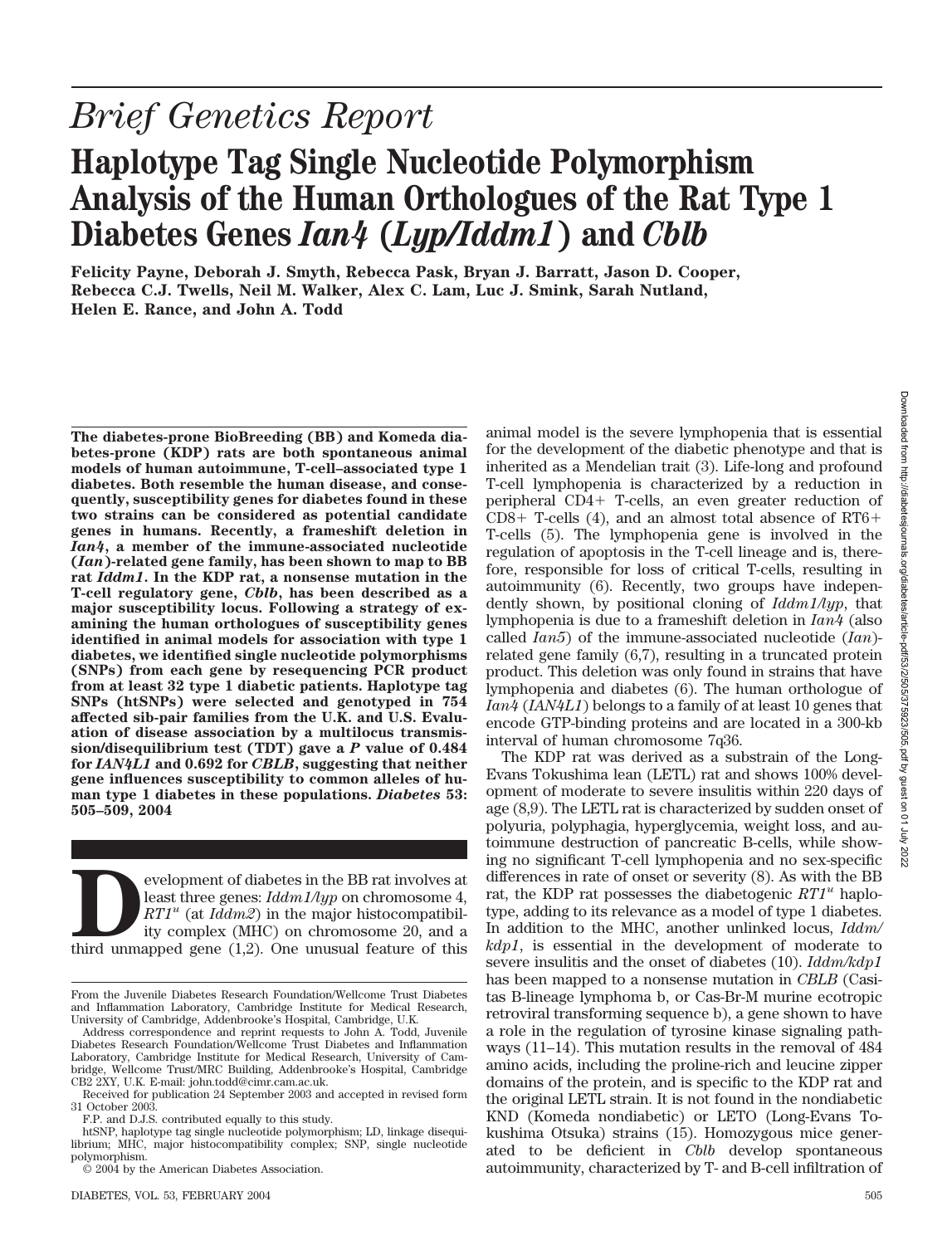### TABLE 1 SNPs identified in *IAN4L1* and single-locus test results

| Variant<br>name | Map position | dbSNP      | Minor allele<br>frequency | Allelic $R^2$ | Transmitted | <b>Not</b><br>$transmitted$ | $P$ value | Location     |
|-----------------|--------------|------------|---------------------------|---------------|-------------|-----------------------------|-----------|--------------|
| <b>DIL4283</b>  | 149746862    | rs3757411  | 0.355                     | 99.35         | 1612        | 1602                        | 0.78      | 5'           |
| <b>DIL4284</b>  | 149747929    | ss14452109 | 0.012                     |               |             |                             |           | $5^{\prime}$ |
| <b>DIL4285</b>  | 149748019    | ss13452110 | 0.078                     | 85.47         | 255         | 248                         | 0.72      | $5^{\prime}$ |
| DIL4287*        | 149748426    | ss13452112 | 0.094                     | htSNP         | 343         | 333                         | 0.67      | $5^{\prime}$ |
| DIL4286*        | 149748431    | ss13452111 | 0.281                     | htSNP         | 810         | 811                         | 0.97      | 5'           |
| <b>DIL4344</b>  | 149749043    | rs3807383  | 0.281                     | 100.00        | 1986        | 1985                        | 0.97      | $5^{\prime}$ |
| DIL4343*        | 149749122    | rs917805   | 0.047                     | htSNP         | 49          | 66                          | 0.07      | $5^{\prime}$ |
| <b>DIL4348</b>  | 149749357    | ss13452128 | 0.161                     | 100.00        | 419         | 424                         | 0.79      | 5'           |
| <b>DIL4347</b>  | 149749574    | ss13452127 | 0.016                     |               |             |                             |           | Exon 1       |
| DIL4345*        | 149750328    | ss13452125 | 0.266                     | htSNP         | 838         | 859                         | 0.54      | Intron 1     |
| <b>DIL4346</b>  | 149750358    | ss13452126 | 0.375                     | 100.00        | 1182        | 1192                        | 0.78      | Intron 1     |
| <b>DIL4288</b>  | 149750835    | ss13452113 | 0.016                     |               |             |                             |           | Intron 1     |
| DIL4289         | 149751082    | ss13452114 | 0.172                     | 100.00        | 2338        | 2323                        | 0.60      | Intron 1     |
| <b>DIL4349</b>  | 149752812    | ss13452129 | 0.266                     | 100.00        | 838         | 859                         | 0.54      | Intron 1     |
| <b>DIL4350</b>  | 149752813    | ss13452130 | 0.016                     |               |             |                             |           | Intron 1     |
| <b>DIL4351</b>  | 149752974    | rs4725936  | 0.391                     | 100.00        | 1615        | 1611                        | 0.92      | Intron 2     |
| DIL4352*        | 149753023    | rs4725359  | 0.125                     | htSNP         | 2453        | 2470                        | 0.49      | Intron 2     |
| DIL4353*        | 149753046    | ss13452133 | 0.438                     | htSNP         | 838         | 861                         | 0.50      | Intron 2     |
| <b>DIL4354</b>  | 149753102    | ss13452134 | 0.016                     |               |             |                             |           | Intron 2     |
| <b>DIL4338</b>  | 149753443    | ss13452121 | 0.300                     | 97.40         | 845         | 866                         | 0.54      | Intron 2     |
| <b>DIL4355</b>  | 149753684    | ss13452135 | 0.276                     | 100.00        | 838         | 859                         | 0.54      | Intron 2     |
| <b>DIL4342</b>  | 149754385    | rs759011   | 0.321                     | 86.19         | 846         | 867                         | 0.54      | Exon 3       |
| <b>DIL4290</b>  | 149754928    | rs1046355  | 0.224                     | 91.85         | 757         | 775                         | 0.55      | Exon 3       |
| DIL4291*        | 149755077    | ss13452116 | 0.172                     | htSNP         | 2681        | 2655                        | 0.11      | Exon 3       |
| <b>DIL4293</b>  | 149755128    | rs10361    | 0.269                     | 88.14         | 775         | 796                         | 0.51      | Exon 3       |
| DIL4292         | 149755534    | rs6598     | 0.261                     | 80.68         | 699         | 717                         | 0.53      | Exon 3       |
| DIL4294*        | 149755599    | rs2286899  | 0.097                     | htSNP         | 376         | 378                         | 0.93      | Exon 3       |
| DIL4295         | 149755861    | rs2286898  | 0.274                     | 97.32         | 838         | 857                         | 0.58      | 3'UTR        |
| DIL4357*        | 149756048    | ss13452136 | 0.160                     | htSNP         | 343         | 327                         | 0.53      | 3'UTR        |
| <b>DIL4358</b>  | 149757510    | ss13452137 | 0.267                     | 98.39         | 2001        | 1981                        | 0.54      | 3'           |

Variant name based on local naming scheme for polymorphisms. Map positions on human chromosome 7 from NCBI build 33. Minor allele frequencies shown are based on the sequencing panel of 32 type 1 diabetic subjects. Transmitted and not transmitted were estimated for the ungenotyped SNPs with allele frequencies  $> 0.03$  from the regression equations computed in the preliminary sequencing study. \*Denotes htSNP. dbSNP numbers for all novel polymorphisms in boldface. Single-locus tests at SNPs other than htSNPs were calculated from imputed data based on htSNP genotypes and LD information obtained from the sequencing panel. Single-locus *P* values were obtained using paired *t* tests. Data were not imputed and tests not performed for SNPs with allele frequencies <0.03. UTR, untranslated region.

multiple organs (16). Taken together, this evidence suggests that *Cblb* is probably the disease susceptibility gene at *Iddm/Kdp1* and, consequently, a major susceptibility gene for diabetes in the rat.

We, therefore, resequenced both *IAN4L1* and *CBLB* as candidates for human type 1 diabetes susceptibility. For *IAN4L1*, we resequenced the entire gene, covering 12.2 kb, comprising three exons and introns and 3 kb 3' and 5' of the gene in 32 type 1 diabetic subjects, identifying 30 single nucleotide polymorphisms (SNPs), 19 of which were novel (Table 1). Of the 30 SNPs, 7 were exonic: 1 in exon 1, which contains the 5' untranslated region, and 6 in exon 3. At *CBLB*, which extends over 230 kb (including three alternative, untranslated exon 1s), we resequenced 12.6 kb in 96 type 1 diabetic subjects, encompassing exons, intron/ exon boundaries, and 2.5 kb 3' and 5' of the gene. From the *CBLB* sequence data, we identified 37 polymorphisms, of which 26 were novel (Table 2). These comprised 32 SNPs and five insertion/deletions. Of the 37 polymorphisms, 7 were exonic: 1 in each of exons 6, 9, 11, and 12 and 3 in exon 10. However, no nonsynonymous variants were observed in either gene, nor were there any other obvious candidates for variants that might change function or expression (Tables 1 and 2). For *CBLB*, we were unable to sequence exons 18, 1A, or 1B (although we covered 135 of 195 bp of exon 1C), and consequently, it was not possible to fully represent them directly with our haplotype tag SNP (htSNP) selection.

From the 21 polymorphisms in *CBLB* and 25 in *IAN4L1* with allele frequencies  $>3\%$ , we selected nine htSNPs for each, capturing the allelic variation within the genes with a minimum  $R^2$  of 0.8 (Tables 1 and 2), using the htSNP selection method described by Chapman et al. (17). To further reduce genotyping costs, we adopted a two-stage strategy, in which we only proceed to the second stage of genotyping if the results from the first stage offered some possibility of an overall significant result. In stage 1, a collection of 754 affected sib-pairs, comprising 472 U.K. and 282 U.S. multiplex type 1 diabetic families (equivalent to  $\sim$ 1,400 trios; set 1), are genotyped and tested for association using the multilocus TDT, which tests for association between disease and htSNPs due to linkage disequilibrium (LD) with one or more causal variants (17). Transmissions of SNP alleles not genotyped in stage 1 can also be predicted using multiple regression equations computed in the course of htSNP selection from the initial sequencing data (17). Stage 2, genotyping in 1,708 additional families (set 2) only proceeds if the stage-1 multilo-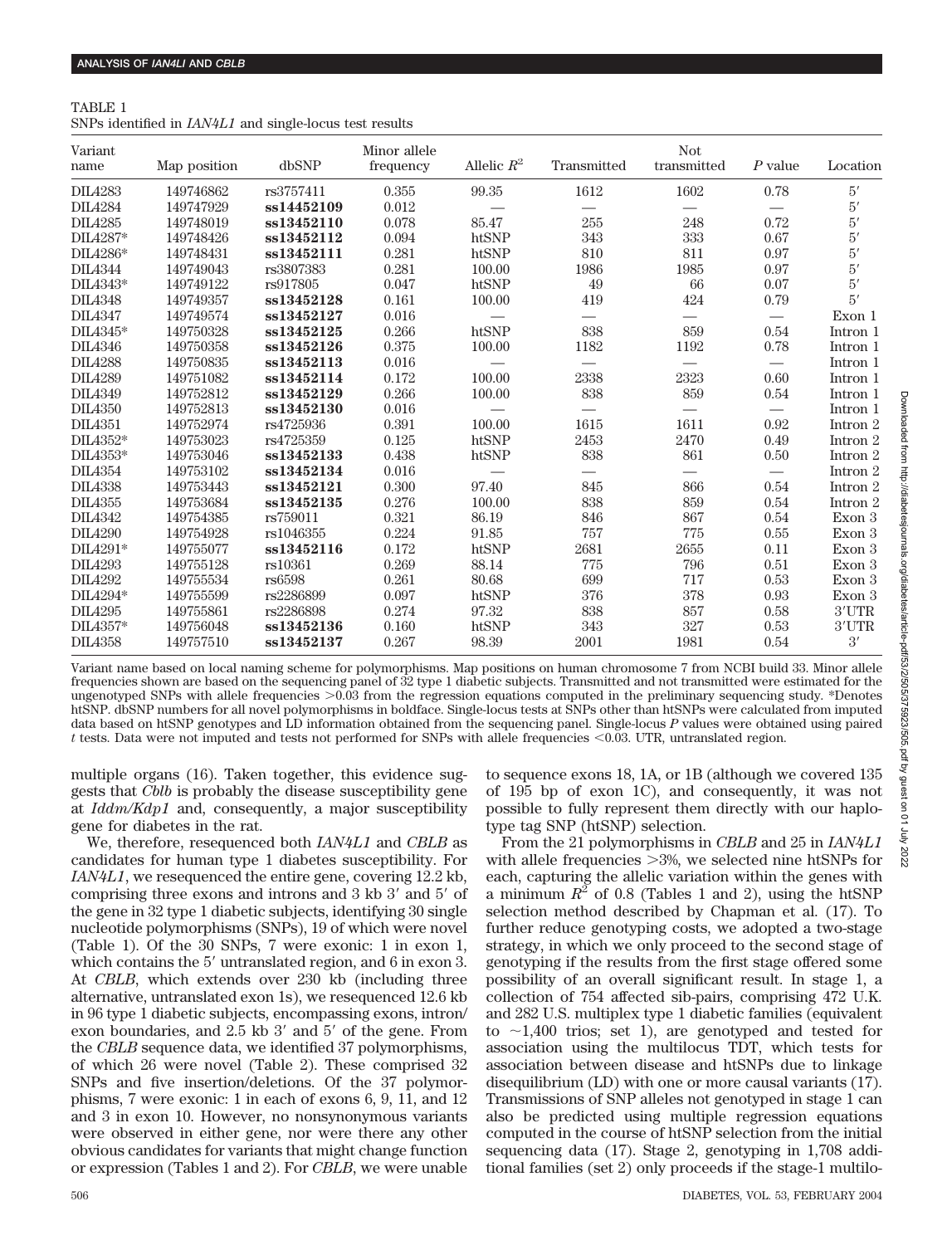| TABLE 2                                                        |  |  |  |  |
|----------------------------------------------------------------|--|--|--|--|
| Polymorphisms identified in CBLB and single-locus test results |  |  |  |  |

| Variant                | Map         |            | Minor allele |                 |                                  | Not                      |                                  |                   |
|------------------------|-------------|------------|--------------|-----------------|----------------------------------|--------------------------|----------------------------------|-------------------|
| name                   | position    | dbSNP      | frequency    | Allelic $R^2$   | Transmitted                      | transmitted              | $P$ value                        | Location          |
| DIL4620                | 106873087   | rs1503921  | 0.244        | 97.07           | 2220                             | 2225                     | 0.88                             | $5^{\prime}$      |
| <b>DIL4621</b>         | 106872769   | ss13452139 | 0.023        |                 |                                  |                          |                                  | $5^{\prime}$      |
| <b>DIL4622</b>         | 106872519   | ss13452140 | 0.005        |                 |                                  | $\overline{\phantom{0}}$ |                                  | 5'                |
| <b>DIL4623</b>         | 106871969   | rs1503922  | 0.005        |                 | $\overline{\phantom{0}}$         | $\frac{1}{1}$            | $\overline{\phantom{0}}$         | $5'$              |
| DIL4624*               | 106867943   | ss13452142 | 0.229        | htSNP           | 599                              | 594                      | 0.89                             | 5'                |
| <b>DIL4625</b>         | 106776408   | ss13452143 | 0.028        |                 |                                  |                          |                                  | Intron 4          |
| <b>DIL4649</b>         | 106776404-5 | ss13452167 | 0.128        | 87.18           | 323                              | 321                      | 0.94                             | Intron 4          |
| DIL4650                | 106776371-2 | ss13452168 | 0.021        |                 |                                  | $\overline{\phantom{0}}$ |                                  | Intron 4          |
| <b>DIL4651</b>         | 106776332-6 | ss13452169 | 0.261        | 88.48           | 663                              | 655                      | 0.79                             | Intron 4          |
| DIL4626*               | 106776303   | rs3772512  | 0.109        | htSNP           | 261                              | 259                      | 0.92                             | Intron 4          |
| <b>DIL4627</b>         | 106745995   | ss13452145 | 0.016        |                 |                                  |                          |                                  | Exon 6            |
| DIL4628*               | 106740946   | rs3213928  | 0.027        | htSNP           | 2727                             | 2731                     | 0.74                             | Intron 6          |
| DIL4629                | 106740829   | ss13452147 | 0.005        |                 |                                  |                          |                                  | Intron 6          |
| DIL4652                | 106740755   | ss13452170 | 0.006        | $\qquad \qquad$ |                                  |                          | $\overline{\phantom{0}}$         | Intron 6          |
| $\mathrm{DIL4630^{*}}$ | 106737184   | rs2289746  | 0.413        | htSNP           | 1861                             | 1879                     | 0.62                             | Intron 8          |
| DIL5960                | 106734298   | ss13452173 | 0.026        |                 | $\overbrace{\phantom{aaaaa}}$    |                          |                                  | Intron 8          |
| <b>DIL5961</b>         | 106734124   | ss13452174 | 0.005        | $\qquad \qquad$ |                                  | $\overline{\phantom{0}}$ | $\overline{\phantom{0}}$         | Exon 9            |
| <b>DIL4634</b>         | 106720318   | ss13452152 | 0.005        |                 | $\overline{\phantom{0}}$         |                          | $\equiv$                         | Exon 10           |
| <b>DIL4633</b>         | 106720255   | rs2305035  | 0.258        | 93.40           | 624                              | 609                      | 0.61                             | Exon 10           |
| DIL4632                | 106720186   | rs2305036  | 0.258        | 93.40           | 624                              | 609                      | 0.61                             | Exon 10           |
|                        |             |            |              |                 |                                  |                          |                                  | Intron            |
| <b>DIL4631</b>         | 106720058   | ss13452149 | 0.012        |                 |                                  |                          |                                  | 10                |
| DIL4636*               | 106704073   | rs2305037  | 0.286        | htSNP           | 781                              | 771                      | 0.76                             | Exon 11           |
|                        |             |            |              |                 |                                  |                          |                                  | Intron            |
| <b>DIL4635</b>         | 106703765   | ss13452153 | 0.286        | 100.00          | 781                              | 771                      | 0.76                             | 11                |
| <b>DIL4637</b>         | 106702263   | rs3772534  | 0.043        | 99.58           | 2761                             | 2745                     | 0.19                             | Exon 12           |
|                        |             |            |              |                 |                                  |                          |                                  | Intron            |
| <b>DIL4663</b>         | 106681919   | ss13452172 | 0.005        |                 |                                  |                          |                                  | 14                |
| <b>DIL4638</b>         | 106658744   | rs1042852  | 0.290        | 97.59           | 2059                             | 2070                     | 0.75                             | $3' \mathrm{UTR}$ |
| $\rm DIL4639^{*}$      | 106658224   | ss13452157 | $\,0.096\,$  | htSNP           | 199                              | 199                      | 0.99                             | $3^{\prime}$      |
| <b>DIL4640</b>         | 106657549   | ss13452158 | 0.016        |                 | $\overline{\phantom{0}}$         |                          | $\overbrace{\phantom{12322111}}$ | 3'                |
| DIL4641*               | 106656495   | ss13452159 | 0.042        | htSNP           | 2762                             | 2745                     | 0.18                             | 3'                |
| <b>DIL4642</b>         | 106656481   | ss13452160 | 0.307        | 93.01           | 2012                             | 2024                     | 0.70                             | $\overline{3}$    |
| <b>DIL4653</b>         | 106656362-3 | ss13452171 | 0.135        | 81.28           | 378                              | 373                      | 0.83                             | 3'                |
| <b>DIL4643</b>         | 106656361   | ss13452161 | 0.297        | 94.25           | 2050                             | 2056                     | 0.89                             | 3'                |
| <b>DIL4644</b>         | 106656043   | ss13452162 | 0.286        | 100.00          | 2051                             | 2061                     | 0.76                             | $\frac{3}{3}$     |
| DIL4645*               | 106656038   | ss13452163 | 0.130        | htSNP           | 2547                             | 2583                     | 0.09                             |                   |
| <b>DIL4646</b>         | 106656037   | ss13452164 | 0.005        |                 | $\overbrace{\phantom{12322111}}$ |                          |                                  | 3'                |
| DIL4647*               | 106655931   | rs2293148  | 0.443        | htSNP           | 1626                             | 1640                     | 0.70                             | 3'                |
| <b>DIL4648</b>         | 106655861   | ss13452166 | 0.005        |                 |                                  |                          |                                  | 3'                |
|                        |             |            |              |                 |                                  |                          |                                  |                   |

Variant name based on local naming scheme for polymorphisms. Map positions on human chromosome 3 from NCBI build 33. Minor allele frequencies shown are based on the sequencing panel of 96 type 1 diabetic subjects. Transmitted and not transmitted were estimated for the ungenotyped SNPs with allele frequencies  $>0.03$  from the regression equations computed in the preliminary sequencing study. \*Denotes htSNP. dbSNP numbers for all novel polymorphisms in boldface. Single-locus tests at SNPs other than htSNPs were calculated from imputed data based on htSNP genotypes and LD information obtained from the sequencing panel. The single-locus *P* values were obtained using paired *t* tests. Data were not imputed and tests not performed for SNPs with allele frequencies <0.03. UTR, untranslated region.

cus TDT *P* value is  $\leq 0.1$ . By setting a threshold *P* value relatively high at the first stage, in order to avoid rejecting true positives, little power is lost when compared with a single-stage approach. After genotyping of set 2, statistical analysis is performed on the entire dataset (2,462 families). Given the currently available sample collection and the two-stage strategy adopted, we have over 90% power to detect an association with  $P = 1 \times 10^{-4}$ , assuming a relative risk of 1.5 conferred by each copy of the causal allele and a population frequency of the causal allele of 0.1, regardless of whether genotyping proceeds to stage 2.

Approaches to the statistical analysis of htSNPs have been described by Chapman et al. (17). It was demonstrated that in regions of strong LD, simple models considering only the main effects of htSNP genotypes were optimal or near optimal for detecting disease association. Consequently, the multilocus TDT is considered the most appropriate test. In stage 1, the multilocus TDT *P* value for association between type 1 diabetes and *IAN4L1* was 0.484 and for *CBLB* was 0.692. Therefore, we did not proceed to genotype the additional set 2 families in either gene. To illustrate the predictions of ungenotyped markers that are possible using this new approach, Tables 1 and 2 include single-locus tests for all the common polymorphisms in set 1 families.

These results suggest that common alleles of *IAN4L1* and *CBLB* do not contribute significantly to the familial clustering of human type 1 diabetes in the two populations analyzed. We cannot exclude the possibility that a common variant exists in either gene with an effect that is too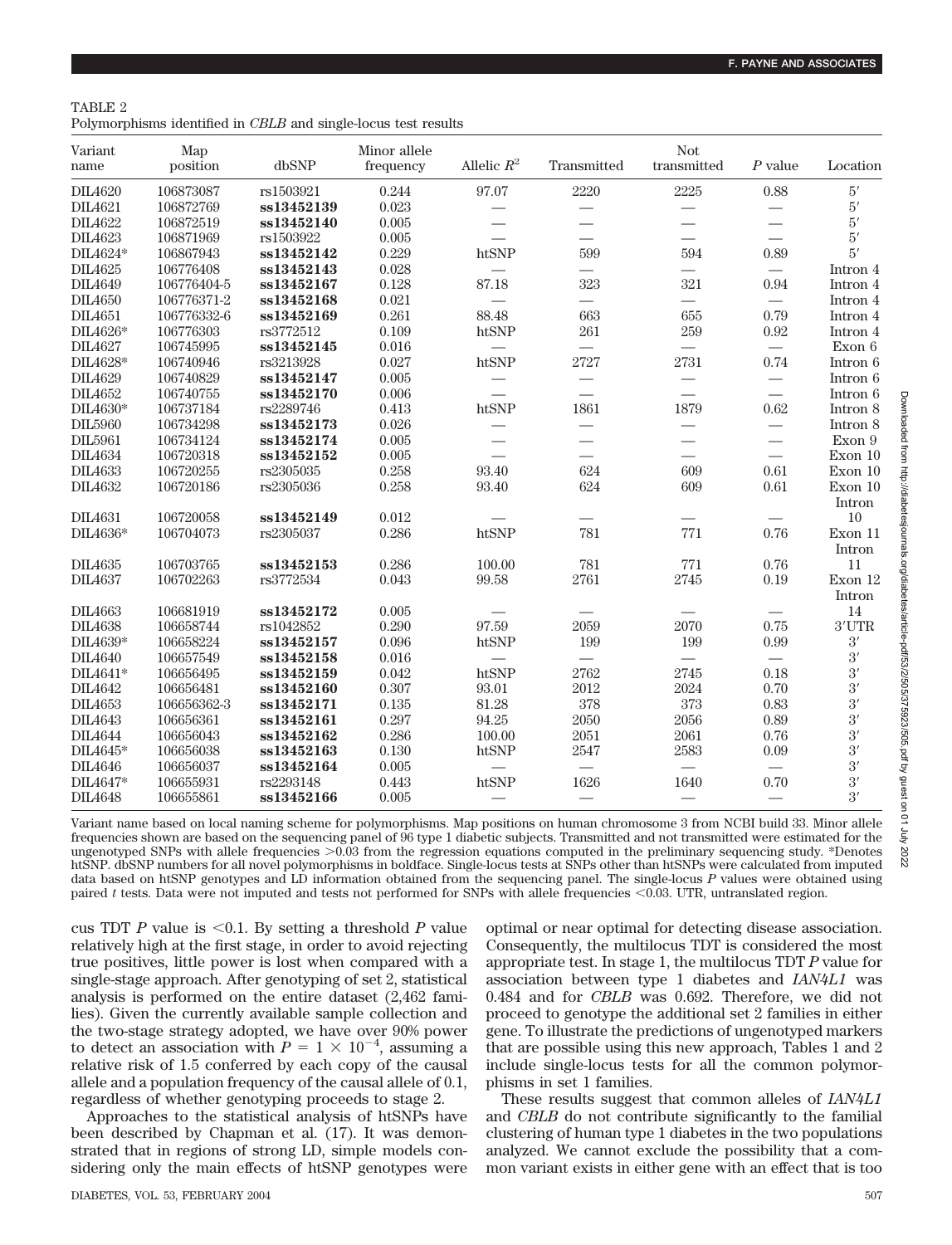small to be detected in a study of this size or that there is an unidentified polymorphism that is in much weaker LD with the htSNPs we analyzed. Had we genotyped all identified markers, our probability of detecting disease association would not have been substantially increased. Large introns and more extensive flanking DNA regions can be analyzed for association in the future by using the genome-wide SNP map that is under construction (18). By adopting an htSNP and a two-stage strategy, these candidate genes were quickly and economically evaluated for association with type 1 diabetes. This approach has allowed us to significantly reduce the genotyping burden (by  $\sim$ 84% for *CBLB* and  $\sim$ 87% for *IAN4L1*) and decrease turnaround time *1*) by avoiding redundant genotyping of markers that can be imputed easily from the genotyping data of other markers and the patterns of LD across the gene and *2*) by refraining from genotyping additional families in which there is limited possibility of obtaining an overall significant result. Although, in these data, common allelic variation in neither the *IAN4L1* nor *CBLB* coding regions is associated with type 1 diabetes, genetic susceptibility data obtained from animal models can be directly applicable to humans, as has been found with the MHC (19) and *CTLA4* (20). In addition, in our study, we have not excluded the possibility that alleles with frequencies 3% affect susceptibility to type 1 diabetes, and this remains a possibility. Whether or not exactly the same disease susceptibility genes in animal models are contributors to the familial clustering of disease in humans depends on the frequencies of causal alleles of the gene orthologues in human populations, a parameter that is subject to wide random variation. Nevertheless, even if a direct genetic susceptibility concordance is not found, the pathways that emerge from genetic studies of representative models and humans improve our understanding of disease mechanisms and how these might be modulated to reduce the risk of disease.

#### **RESEARCH DESIGN AND METHODS**

The 754 type 1 diabetic families were white European or of Caucasian European descent, with two parents and at least one affected child (472 Diabetes U.K. Warren 1 multiplex [21] and 282 multiplex ascertained in the U.S., obtained from the Human Biological Data Interchange [22]).

**SNP identification and genotyping.** Direct sequencing of nested PCR products from 96 type 1 diabetic individuals for *CBLB* and 32 for *IAN4L1* was performed using an Applied Biosystems (ABI) 3700 capillary sequencer (Foster City, CA). Polymorphisms were identified using the Staden Package (http://www.mrc-lmb.cam.ac.uk/pubseq/) and mapped to the golden path sequence (NCBI build 33). htSNPs were selected from the polymorphisms with 3% minor allele frequency in our sequencing panel using Stata (http:// www.stata.com) and the htSNP package available from http://www-gene.cimr. cam.ac.uk/clayton/software/stata/.

Genotyping was performed using either Taqman MGB chemistry (Applied Biosystems) (23) or the Invader biplex assay (Third Wave Technologies, Madison, WI) (24). All genotyping data were double scored to minimize error. All SNP sequences are in dbSNP; sequencing and genotyping data can be obtained upon request (http://www-gene.cimr.cam.ac.uk/todd/human\_ data.shtml).

**Annotation.** *CBLB* (European Molecular Biology Laboratory [EMBL] accession nos. U26710, full-length human *CBLB* mRNA; U26711, truncated form 1, human *CBLB*, lacking leucine zipper mRNA; amd U26712, truncated form 2, human *CBLB*, lacking leucine zipper mRNA) and *IAN4L1* (EMBL accession no. AK002158) were annotated locally, importing Ensembl information into a temporary ACeDB database. Here, the gene structure was verified following a more thorough Blast analysis and then reextracted from ACeDB in GFF format and submitted to a local Gbrowse database (National Center for Biotechnology Information build 33) (DIL annotations viewable at http://dilgbrowse.cimr.cam.ac.uk).

**Statistical analysis.** All statistical analyses were performed within Stata making specific use of the *Genassoc* package (http://www-gene.cimr.cam. ac.uk/clayton/software/stata). All genotyping data were assessed for, and found to be in, Hardy-Weinberg equilibrium  $(P > 0.05)$ .

#### **ACKNOWLEDGMENTS**

This work was funded by the Wellcome Trust and the Juvenile Diabetes Research Foundation International. We thank the Human Biological Data Interchange and Diabetes U.K. for U.S. and U.K. multiplex families, respectively.

#### **REFERENCES**

- 1. Colle E, Guttmann RD, Seemayer T: Spontaneous diabetes mellitus syndrome in the rat. I. Association with the major histocompatibility complex. *J Exp Med* 154:1237–1242, 1981
- 2. Jacob HJ, Pettersson A, Wilson D, Mao Y, Lernmark A, Lander ES: Genetic dissection of autoimmune type I diabetes in the BB rat. *Nat Genet* 2:56–60, 1992
- 3. Bieg S, Koike G, Jiang J, Klaff L, Pettersson A, MacMurray AJ, Jacob HJ, Lander ES, Lernmark A: Genetic isolation of *iddm 1* on chromosome 4 in the biobreeding (BB) rat. *Mamm Genome* 9:324–326, 1998
- 4. Ramanathan S, Poussier P: BB rat lyp mutation and type 1 diabetes. *Immunol Rev* 184:161–171, 2001
- 5. Greiner DL, Handler ES, Nakano K, Mordes JP, Rossini AA: Absence of the RT-6 T cell subset in diabetes-prone BB/W rats. *J Immunol* 136:148–151, 1986
- 6. MacMurray AJ, Moralejo DH, Kwitek AE, Rutledge EA, Van Yserloo B, Gohlke P, Speros SJ, Snyder B, Schaefer J, Bieg S, Jiang J, Ettinger RA, Fuller J, Daniels TL, Pettersson A, Orlebeke K, Birren B, Jacob HJ, Lander ES, Lernmark A: Lymphopenia in the BB rat model of type 1 diabetes is due to a mutation in a novel immune-associated nucleotide (*Ian*)-related gene. *Genome Res* 12:1029–1039, 2002
- 7. Hornum L, Romer J, Markholst H: The diabetes-prone BB rat carries a frameshift mutation in *Ian4*, a positional candidate of *Iddm1*. *Diabetes* 51:1972–1979, 2002
- 8. Kawano K, Hirashima T, Mori S, Saitoh Y, Kurosumi M, Natori T: New inbred strain of Long-Evans Tokushima lean rats with IDDM without lymphopenia. *Diabetes* 40:1375–1381, 1991
- 9. Komeda K, Noda M, Terao K, Kuzuya N, Kanazawa M, Kanazawa Y: Establishment of two substrains, diabetes-prone and non-diabetic, from Long-Evans Tokushima Lean (LETL) rats. *Endocr J* 45:737–744, 1998
- 10. Yokoi N, Kanazawa M, Kitada K, Tanaka A, Kanazawa Y, Suda S, Ito H, Serikawa T, Komeda K: A non-MHC locus essential for autoimmune type I diabetes in the Komeda Diabetes-Prone rat. *J Clin Invest* 100:2015–2021, 1997
- 11. Bustelo XR, Crespo P, Lopez-Barahona M, Gutkind JS, Barbacid M: Cbl-b, a member of the Sli-1/c-Cbl protein family, inhibits Vav-mediated c-Jun N-terminal kinase activation. *Oncogene* 15:2511–2520, 1997
- 12. Ettenberg SA, Magnifico A, Cuello M, Nau MM, Rubinstein YR, Yarden Y, Weissman AM, Lipkowitz S: Cbl-b-dependent coordinated degradation of the epidermal growth factor receptor signaling complex. *J Biol Chem* 276:27677–27684, 2001
- 13. Lavagna-Sevenier C, Marchetto S, Birnbaum D, Rosnet O: The CBL-related protein CBLB participates in FLT3 and interleukin-7 receptor signal transduction in pro-B cells. *J Biol Chem* 273:14962–14967, 1998
- 14. Zhang Z, Elly C, Qiu L, Altman A, Liu YC: A direct interaction between the adaptor protein Cbl-b and the kinase zap-70 induces a positive signal in T cells. *Curr Biol* 9:203–206, 1999
- 15. Yokoi N, Komeda K, Wang HY, Yano H, Kitada K, Saitoh Y, Seino Y, Yasuda K, Serikawa T, Seino S: *Cblb* is a major susceptibility gene for rat type 1 diabetes mellitus. *Nat Genet* 31:391–394, 2002
- 16. Bachmaier K, Krawczyk C, Kozieradzki I, Kong YY, Sasaki T, Oliveira-dos-Santos A, Mariathasan S, Bouchard D, Wakeham A, Itie A, Le J, Ohashi PS, Sarosi I, Nishina H, Lipkowitz S, Penninger JM: Negative regulation of lymphocyte activation and autoimmunity by the molecular adaptor Cbl-b. *Nature* 403:211–216, 2000
- 17. Chapman JM, Cooper JD, Todd JA, Clayton DG: Detecting disease associations due to linkage disequilibrium using haplotype tags: a class of tests and the determinants of statistical power. *Hum Hered* 56:18–31, 2003
- 18. Couzin J: Human genome: HapMap launched with pledges of \$100 million. *Science* 298:941–942, 2002
- 19. Todd JA, Bell JI, McDevitt HO: HLA-DQ beta gene contributes to susceptibility and resistance to insulin-dependent diabetes mellitus. *Nature* 329:599–604, 1987